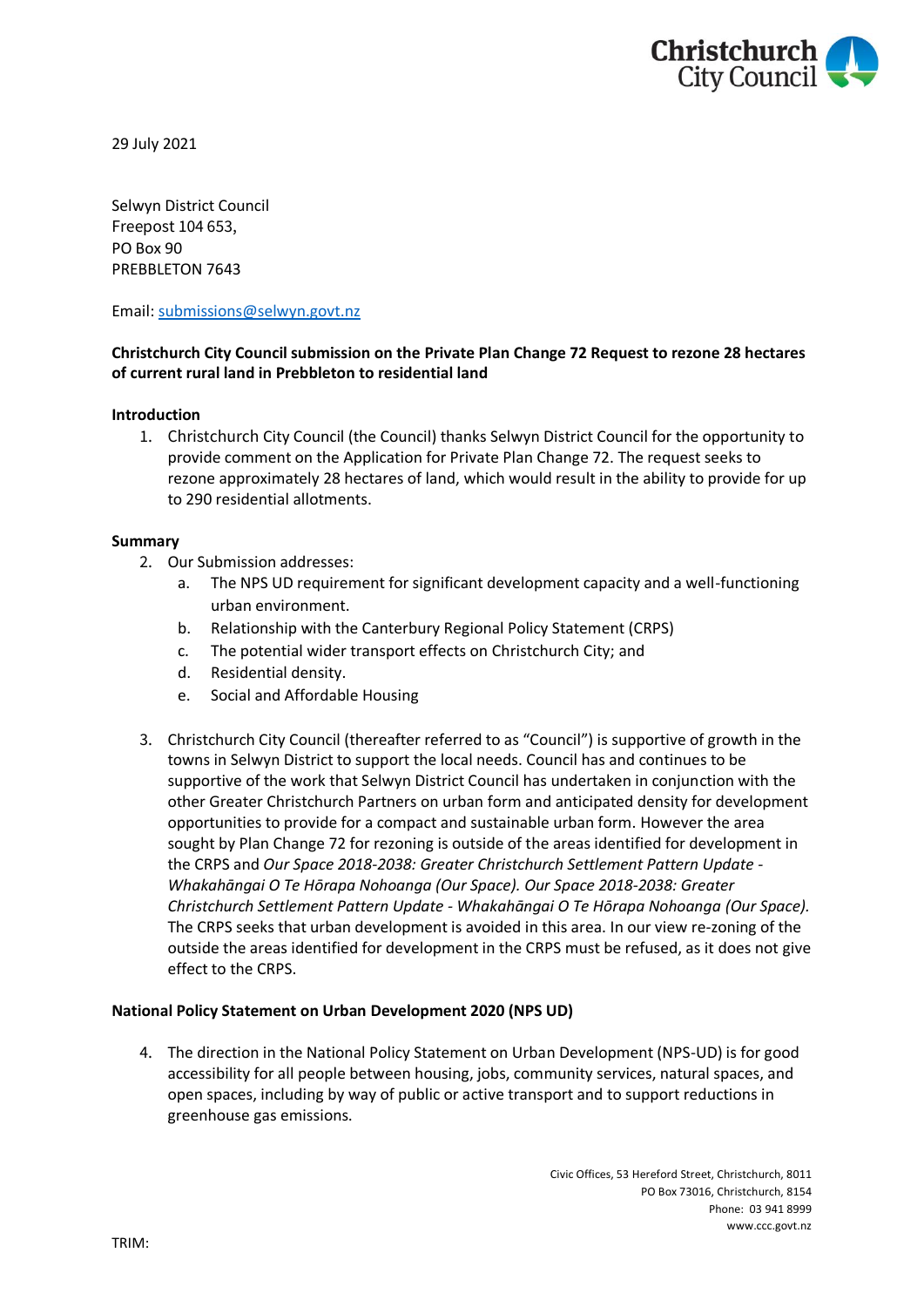5. Policy 8 of the NPS UD provides for:

*Local authority decisions affecting urban environments are responsive to plan changes that would add significantly to development capacity and contribute to well-functioning urban environments, even if the development capacity is:* 

- *(a) unanticipated by RMA (Resource Management Act 1991) planning documents; or*
- *(b) out-of-sequence with planned land release.*
- 6. The proposal is not anticipated by RMA planning documents as the site is located outside the greenfield priority areas identified on Map A of the Canterbury Regional Policy Statement (CRPS) and has not been included as a future development area in Change 1 to the CRPS.
- 7. Policy 8 of the NPS UD sets out two tests for unanticipated or out-of-sequence development. These tests are that:
	- a. The plan change will provide significant development capacity; and
	- b. The plan change will contribute to a well-functioning urban environment.

Based on the wording of Policy 8 which includes the word 'and', the direction outlined above needs to achieve both tests.

- 8. The scale for determining the significance of the development capacity provided is an important consideration. The Council considers that the assumption that 290 houses within the Greater Christchurch Partnership sub-region constitutes significant development capacity needs to be further supported by evidence, which has not been included with the plan change material as the plan change focuses on Prebbleton and the Selwyn District only. The capacity needs to be considered in the context of the Greater Christchurch 86,600 dwelling long term housing target that is required under the NPS UD to meet demand. 290 houses is only a small fraction (less than 0.5%) of that housing target.
- 9. Development beyond the greenfield priority areas and the future development areas in Map A exceeds the amount of housing and business capacity required to meet medium and long term targets, identified in *Our Space 2018–2048 Greater Christchurch Settlement Pattern Update Whakahāngai O Te Hōrapa Nohoanga* and expressed in the CRPS. Thus additional capacity is in excess of what is needed. Development in these areas is not meeting a capacity shortfall, but rather could delay other growth and urban regeneration areas identified in Our Space (and where infrastructure, and the public transport system, has been already built to served) from being developed and regenerated.
- 10. A more constructive approach would be to use the guidance material provided by the Ministry of the Environment and the direction outlined in the CRPS to interpret significance. While the term 'well-functioning urban environment' is new to the NPS UD, the overall direction in the RMA outlining how the Greater Christchurch sub-region should grow has been implemented through Chapter 6 of the CRPS. This direction includes where development is best located within the Greater Christchurch sub-region and the density which development should achieve. While it is important to assess the plan change as unanticipated, the rationale for why development was directed to particular areas in the CRPS is relevant for determining the appropriateness of the proposal.

## *Relationship with the Canterbury Regional Policy Statement*

11. As mentioned before urban development proposed by Plan Change 72 is not anticipated by the CRPS. In fact the CRPS seeks that urban development is avoided in this area: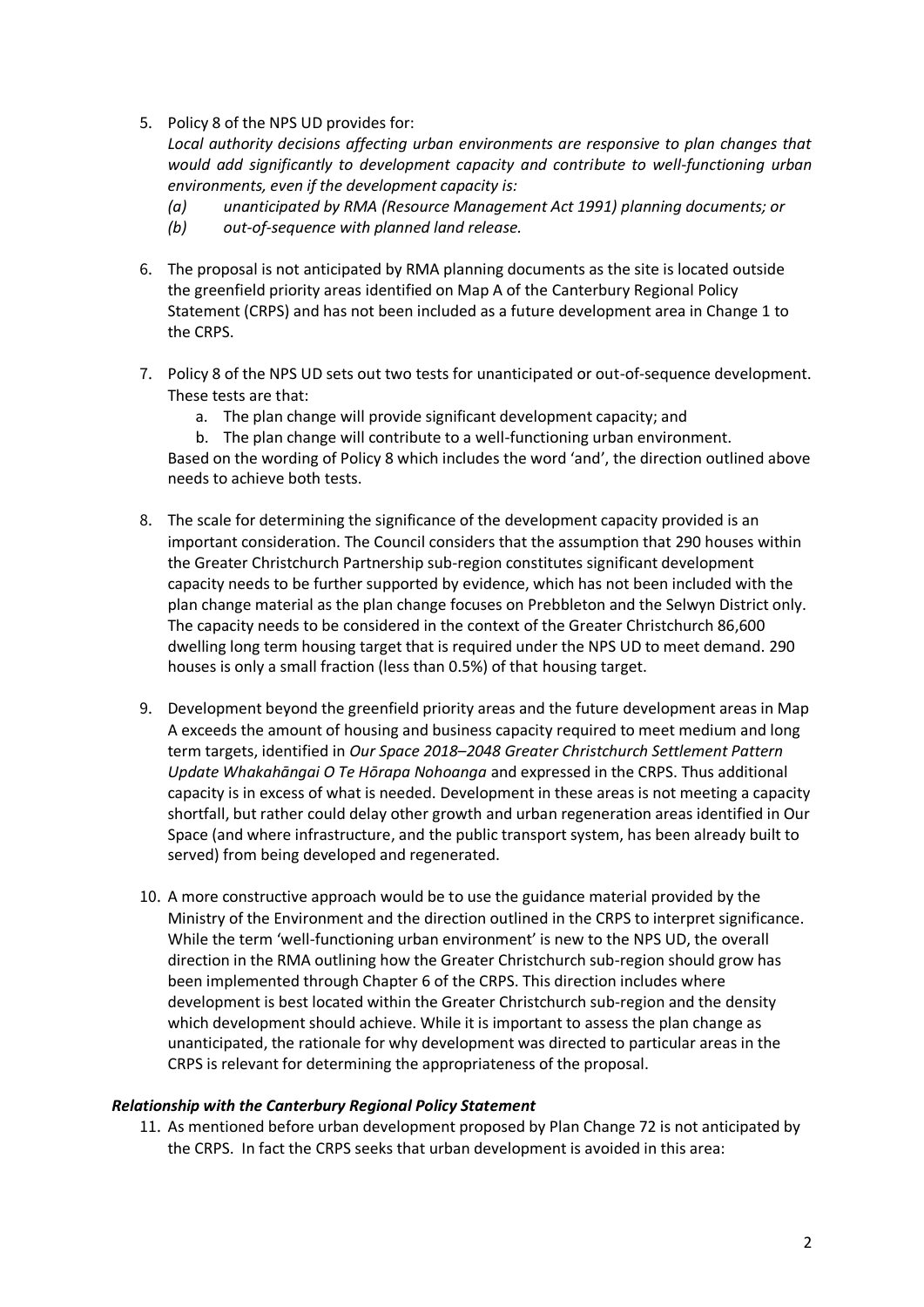*Objective 6.2.1: Recovery, rebuilding and development are enabled within Greater Christchurch through a land use and infrastructure framework that: ….3. avoids urban development outside of existing urban areas or greenfield priority areas for development, unless expressly provided for in the CRPS;*

- 12. Under the RMA, district plans are required to give effect to any national policy statement and regional policy statement. If a proposed change to a district plan will, if accepted, fail to give effect to a regional policy statement, then a change should be sought to the RPS either in advance or at the same time.
- 13. Based on our review of the Plan Change 72 documentation, we understand that a there has not been an accompanying change sought or proposed to the CRPS that would rectify any inconsistency or conflict with Objective 6.2.1 of the CRPS. Thus Plan Change 72 does not give effect to the CRPS and in our view must be declined.

### **Wider transport effects on Christchurch City**

14. Action 9b of *Our Space 2018-2048 (Greater Christchurch Settlement Pattern Update - Whakahāngai O Te Hōrapa Nohoanga*) states that:

> Selwyn and Waimakariri District Councils are required "to undertake structure planning (**including the consideration of development infrastructure and the downstream effects on the Greater Christchurch transport network**) and review of District Plans over the next year for the identified Future Development Areas in the 2019 Canterbury Regional Policy Statement (CRPS) Change set out in Action 9a" (Our Space, Page 41 – emphasis added).

- 15. On Table 2 of the Integrated Transport Assessment shows that the vast majority (72%) of commute for work trips from Prebbleton are to Christchurch. However the plan change is for residential development beyond the infrastructure boundary in the CRPS and thus this has not been anticipated, nor the wider road network designed to accommodate it. Thus assessment of effects on the wider road network should be considered.
- 16. The application does not address the difference between accessibility through public or active transport, and car based connections to employment. The location of the site does not provide sufficient local employment to meet the needs for the potential residents, and the travel times to reach major employment hubs such as the Christchurch city centre would take approximately 30 minutes via car and approximately 60 - 80 minutes via bus. The inclusion in the request that it is possible to provide public transport does not address this disparity and promotes the reliance on car based transport. Council is unclear how this will achieve a reduction in greenhouse gas emissions, which is a requirement in the definition for a well-functioning urban environment in the NPS-UD.
- 17. An increase in commuter traffic into Christchurch City, means more people making more trips. The result will be increased emissions, congestion and longer journey times.
- 18. Reducing private motor vehicle dependency is important for improving sustainability by reducing emissions and the significant adverse effects of downstream traffic within Christchurch City.